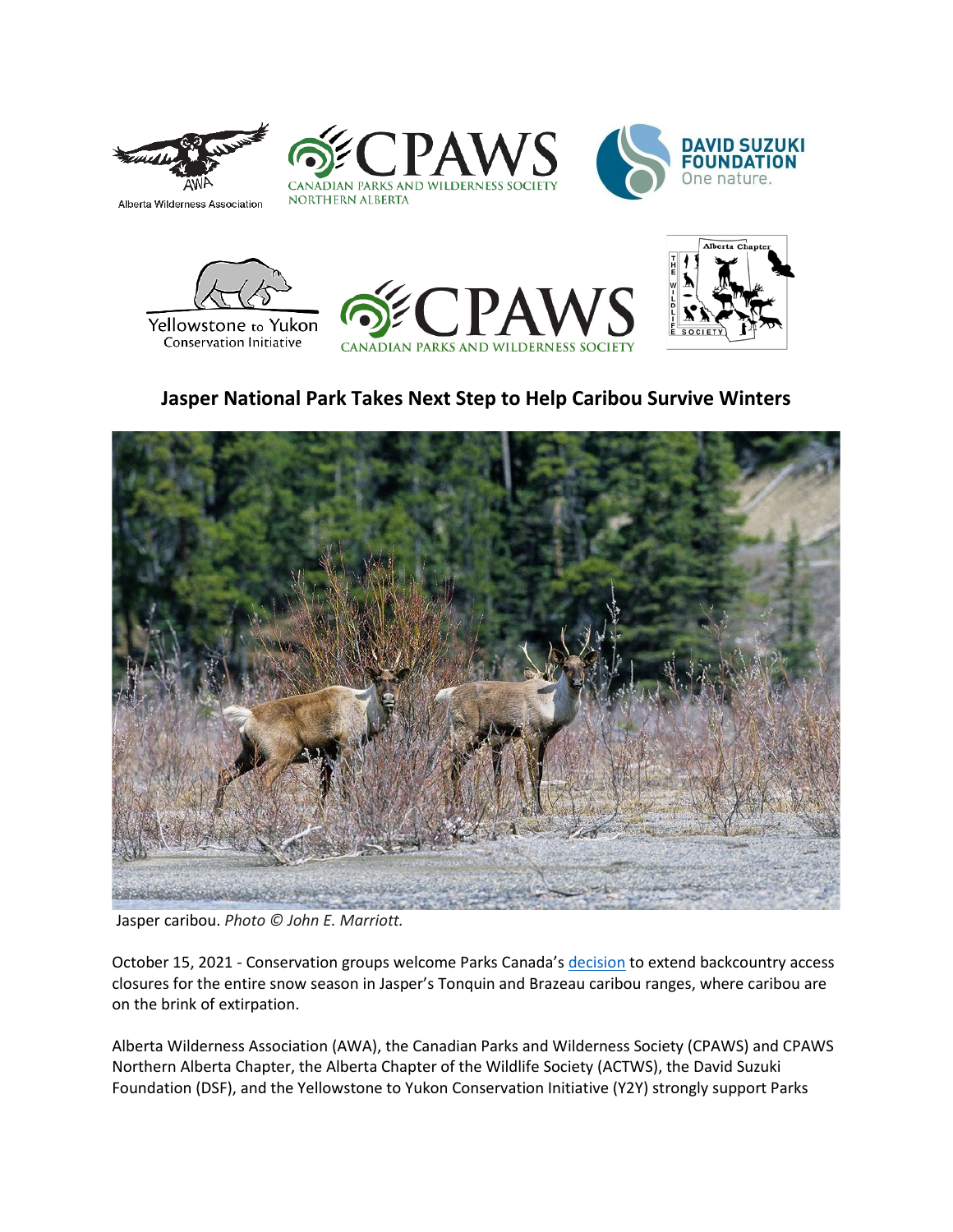Canada's decision to prevent predator access via snow season backcountry trails in two caribou ranges, and to expand the area where these restrictions apply in the Brazeau caribou range.

The groups support this evidence-based and precautionary approach by Parks Canada to manage snow season access so that as many wild caribou as possible can continue to live in Jasper National Park. At their current herd numbers, which are dangerously low, every additional protective action helps.

"We welcome Jasper's Tonquin and Brazeau backcountry winter closure decisions based upon Parks Canada's obligations to protect species at risk and ecological integrity," says Carolyn Campbell of Alberta Wilderness Association. "As Parks Canada notes, 'research shows that trails packed by backcountry skiers, snowboarders, and snowshoers from the valley bottom to high elevation areas can lead wolves to prey on caribou in the very places caribou go to avoid predators'."

"On the heels of the recent extirpation of the Maligne caribou herd in Jasper, we are relieved to see the prioritization of caribou safety for the remaining shrinking herds," says Gillian Chow-Fraser with CPAWS Northern Alberta. "Managing backcountry access pressures will help provide the added safety net these caribou need to survive near-term."

"We applaud the winter closure decision for the Brazeau and Tonquin herds, but Jasper National Park should also uphold its access restrictions in the Maligne range," says Rachel Plotkin of the David Suzuki Foundation. "Maintaining viable habitat will be a critical condition to support future caribou reoccupation."

"Limited closures are one example of how small changes in human behaviour can help sensitive wildlife. One other national park success is overnight closures in the spring on parts of the Bow Valley Parkway in Banff to help breeding wildlife," says Y2Y conservation scientist Aerin Jacob, who participated in Jasper's recent scientific review of caribou conservation options. "Even small-scale actions at the right times of year, in the right places, can help improve connectivity and habitat quality for wildlife."

Jasper's monitoring data, in addition to advice from an independent panel of experts, have helped inform Parks Canada's decision to extend backcountry closures. Although fewer wolves have been documented in Jasper caribou habitat since 2016 compared to prior years, a GPS-collared wolf was detected this summer in the Tonquin caribou range.

The conservation groups also support backcountry winter restrictions because packed snow trails bringing people into high quality caribou habitat can stress caribou, and can displace them from the best habitat. During winter, caribou eat mostly low-protein lichens and need to conserve energy, and the consequences of avoiding people or trails in good habitat could be high. Caribou cows are also pregnant in winter and they need to stay healthy so they can give birth to strong calves in late spring.

In August 2021, these conservation groups described the federal government's decision to continue exploring a Jasper caribou conservation breeding as a tragic, yet necessary, interim recovery measure for caribou within the Rocky Mountain national parks. In the 1960s, southern Jasper National Park was home to hundreds of caribou. Today there are fewer than 60 of them left. The Maligne herd was declared extirpated in 2020, while the Tonquin and Brazeau herds are at such low numbers that they might not last much longer. The Tonquin herd is the largest herd left; it only has 45 caribou, including no more than 10 breeding females.